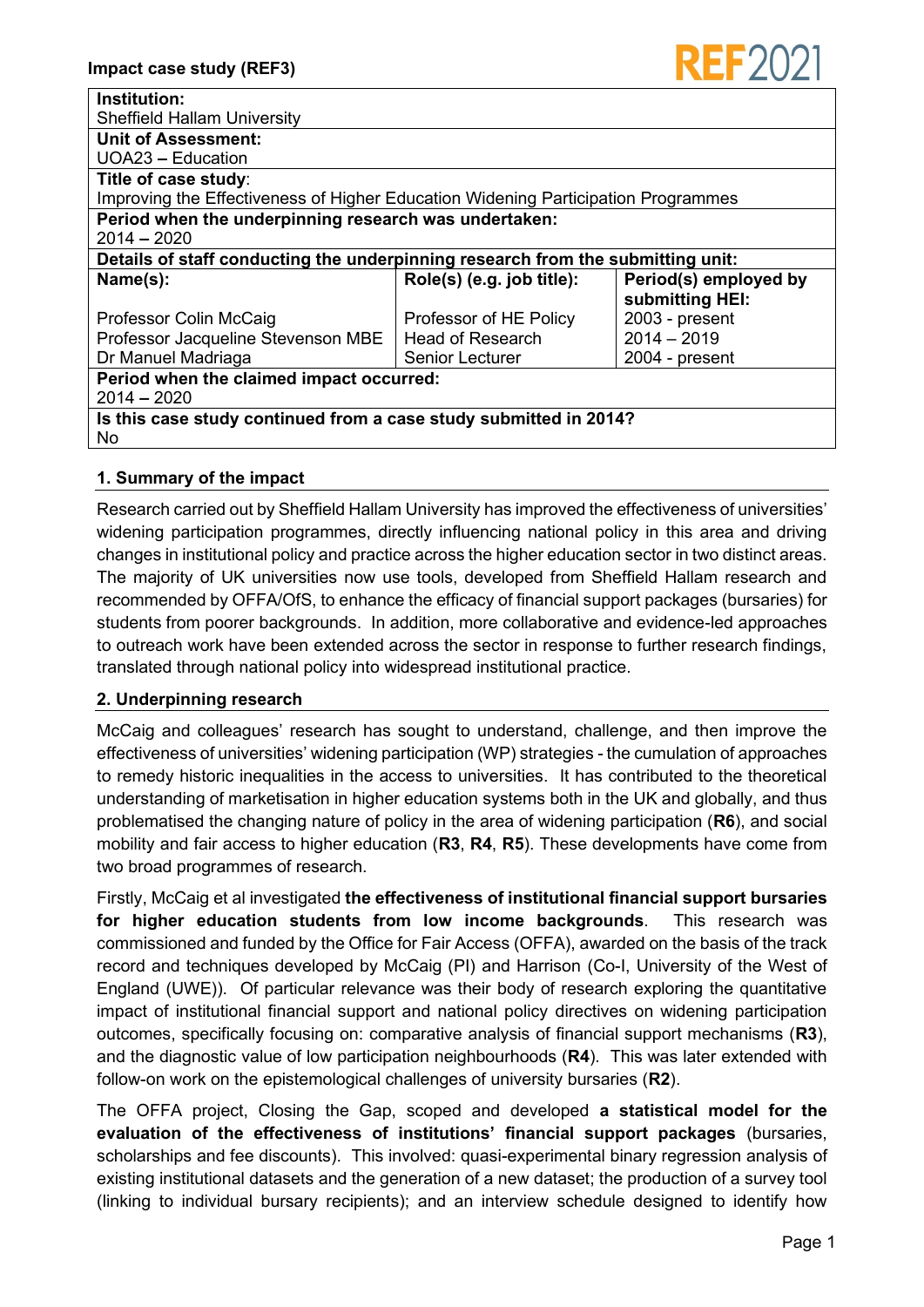#### **Impact case study (REF3)**



bursary recipients used this support. The team included researchers and student data analysts from five HEIs (SHU, UWE, Oxford, King's College London, Bedfordshire), with the whole research programme co-ordinated by SHU. The research initially pooled five years of historical student data from the five institutions and **created an evaluation tool** based on four outcome variables: retention into second year of study, completion of degree within five years, attainment of  $1<sup>st</sup>$  or 2:1, and good employability outcome (DLHE metric). The tool drew on data of characteristics including age on entry, gender, ethnicity, home domicile and entry qualifications. When applied to historic data, the tool demonstrated that bursary recipients performed at least as well as non-recipients across the outcome variables, and thus closed the expected gap in outcomes derived from lowincome backgrounds (**R1**).

The tool **allowed users (HEIs) to undertake their own analysis**, specifically to: track recipients from enrolment to graduate outcomes through student records data; compare outcomes of bursary recipients with those slightly and significantly better off; evaluate the performance of recipients over time and in relation to changes in bursary support levels/conditions; use the tool collaboratively for institutional comparative purposes; link with the survey instrument developed as part of the project.

The second research programme focused on **collaborative outreach programmes**, where HEIs, Further Education Colleges (FECs), schools, employers, third sector bodies and Local Enterprise Partnerships (LEPs) partner to deliver focused activity to pupils living in areas with low levels of HE participation and where participation is lower than expected given GCSE attainment. This was funded by HEFCE and its successor body OfS, and sought to explore how consortia partnerships were working and which approaches appeared to be most effective. It specifically involved **examining the effectiveness of the design and implementation of collaborative approaches to outreach, and contributed to a fuller understanding of what worked, in what context and why**. This impact evaluation assessed the consequential changes resulting from the diversity of collaborative outreach programme interventions, using a range of experimental and quasiexperimental methodologies. The key recommendation of this evaluation of the National Networks for Collaborative Outreach (NNCO) programme 2014-16 was that **collaborative outreach was demonstrating valuable benefits and should be further funded** (**R6**).

### **3. References to the research**

- **R1.** McCaig, C., Harrison, N., Mountford-Zimdars, A., Moore, D., Maylor, U., Stevenson, J., Ertle, H. and Carasso, H. (2016). Closing the Gap: Understanding the Impact of Institutional Financial Support on Student Success. Project Report for Office for Fair Access[.http://shura.shu.ac.uk/14889/1/Closing-the-gap-understanding-the-impact-of](http://shura.shu.ac.uk/14889/1/Closing-the-gap-understanding-the-impact-of-institutional-financial-support-on-student-success.pdf)[institutional-financial-support-on-student-success.pdf](http://shura.shu.ac.uk/14889/1/Closing-the-gap-understanding-the-impact-of-institutional-financial-support-on-student-success.pdf)
- **R2.** Harrison, N. and McCaig, C. (2017). Examining the Epistemology of Impact and Success of Educational Interventions using a Reflective Case Study of University Bursaries, *British Educational Research Journal*, 43 (2), pp.290-309. <https://doi.org/10.1002/berj.3263>
- **R3**. McCaig, C. (2016). The Retreat from Widening Participation? The National Scholarship Programme and New Access Agreements in English Higher Education, *Studies in Higher Education*, 41 (2), pp.215-30. <https://doi.org/10.1080/03075079.2014.916672>
- **R4.** Harrison, N. and McCaig, C. (2015). An Ecological Fallacy in Higher Education Policy: The Use, Overuse and Misuse of 'Low Participation Neighbourhoods', *Journal of Further and Higher Education*, 39 (6), pp.793-817. <https://doi.org/10.1080/0309877X.2013.858681>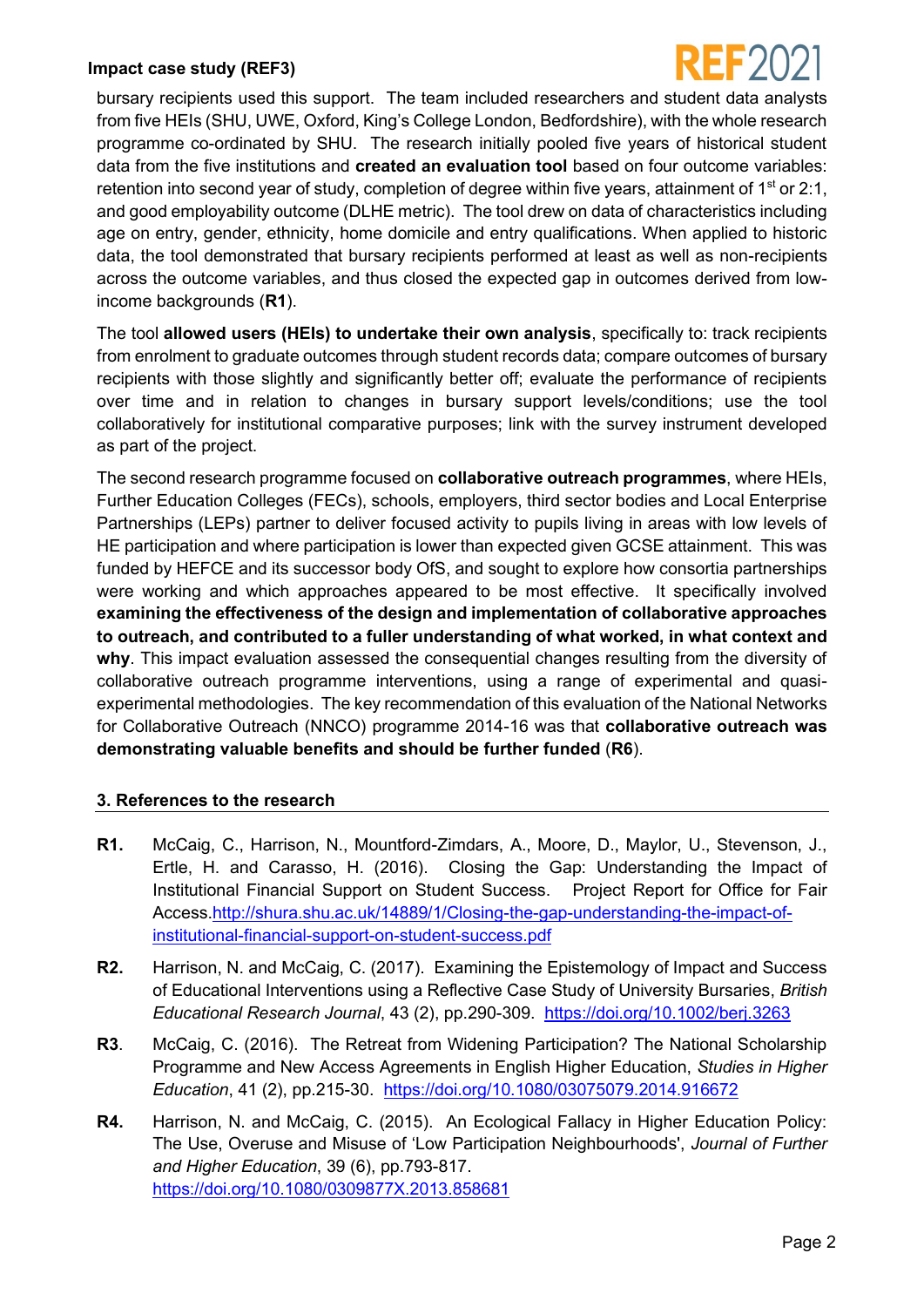### **Impact case study (REF3)**



- **R5.** McCaig, C. (2018). English Higher Education: Widening Participation and the Historical Context for System Differentiation. In: Bowl, M., McCaig, C. and Hughes, J., (eds.), *Equality and Differentiation in Marketised Higher Education: A New Level Playing Field?* Palgrave, pp.51-72. [https://www.palgrave.com/gb/book/9783319783123.](https://www.palgrave.com/gb/book/9783319783123) Available on request.
- **R6.** CFE (2018). Year One Report of the National Formative and Impact Evaluation, including Capacity Building with NCOP Consortia (SHU researchers McCaig and Madriaga). Project Report for HEFCE. [http://cfe.org.uk/app/uploads/2018/08/2018\\_ncopyear1.pdf](http://cfe.org.uk/app/uploads/2018/08/2018_ncopyear1.pdf)

All articles were rigorously peer-reviewed prior to publication in leading journals in the field.

### **4. Details of the impact**

Sheffield Hallam research over the period 2014-20 has impacted on national policy and practice across the higher education sector. This has addressed two inter-related problems associated with the need for more effective evaluation of funded WP activities: i) demonstrating the value of financial support for students throughout their student journey, and ii) understanding the new potential of collaborative outreach programmes.

#### **Closing the Gap Toolkit**

Institutions have long been under pressure to shift expenditure away from direct financial support and towards more holistic and pastoral support for students from poorer backgrounds (**R1**). Sheffield Hallam's evaluation of the impact of the £478 million spent annually by institutions on bursaries, scholarships and fee waivers for lower income students and other under-represented groups led to a shift in OFFA/OfS policy with regard to the value and use of bursaries. The OFFA project commissioner noted: "*The team provided new understanding of how some bursaries are impactful in some contexts so that OFFA could promote better targeting of financial support. They also provided tools that were fit for purpose and accessible in all institutions so that understanding and capability was enhanced across the HE sector."* (**E2**)

OfS note that "*publication of the toolkit has supported an improvement in the quality of evaluation by those providers who have used it"* and that "*findings from the statistical tool suggest that bursaries can be successful in supporting recipients to achieve the same outcomes as their more advantaged peers*" (**E1**).

Following the publication of Closing the Gap (**R1**), OFFA recommended that from 2016/17 **all HEIs use the tools developed, or develop their own equivalent tools, to evaluate the effectiveness of their bursary spending in their annual Access Agreements**. These findings must be agreed between institutions and OFFA as a condition of registration (**E1**). As of 2019/20, **over half of UK universities are using the Sheffield Hallam tools**, with the remained having developed their own frameworks derived from the same principles (**E2**).

Professor Sir Les Ebdon, former Director of Fair Access to Higher Education at OFFA, has confirmed: "When I became Director of Fair Access in 2012, universities in England were spending millions of pounds on bursary schemes to attract and retain 'widening participation' students with no evidence of the effectiveness of this expenditure. Research by OFFA, which I headed, demonstrated such expenditure had little impact on a student's decision on whether to go into higher education or on which university to attend... The outcomes of this [Sheffield Hallam] research impressed us very much and, as a direct consequence, OFFA rewrote the advice that they gave institutions as to how to prepare their Access Agreements… One of the outcomes of the research was an evaluation tool as to the effectiveness of bursary spend. We required those higher education providers who were spending large sums on bursaries to students to evaluate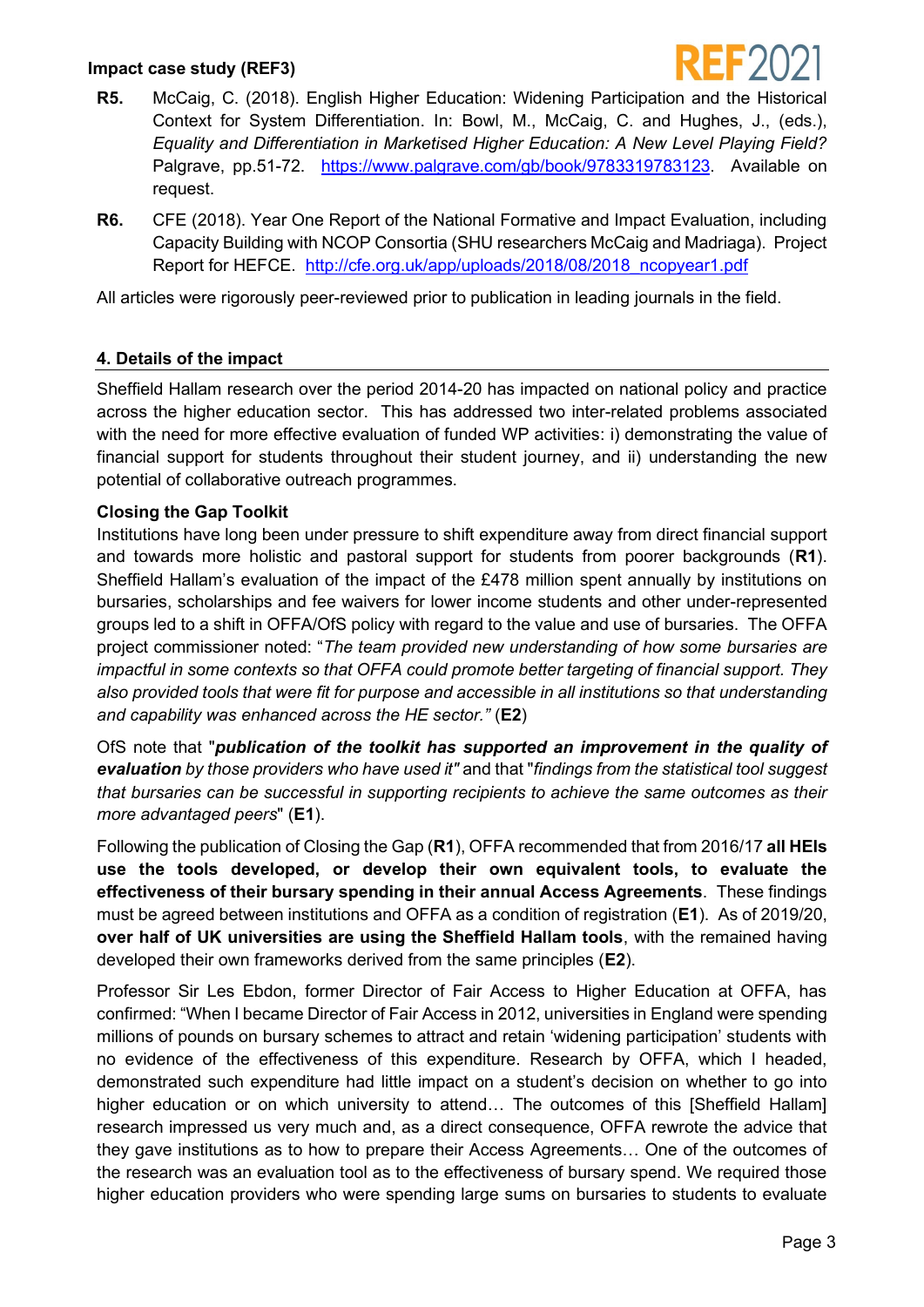#### **Impact case study (REF3)**



that spend using the Sheffield Hallam University tool. Such evaluation persuaded a significant number of sceptical universities to redirect their access expenditure in the following years to more effective activity such as sustained outreach. I can think of few better examples as to **a rapid and decisive impact upon public policy and hundreds of millions of pounds of university expenditure** than this research by Professor McCaig. About **£250 million per year expenditure was moved by universities and colleges to more effective investment**." (E9)

Follow-up evaluation with a sample of institutions using the tools found that doing so **led to them rethinking financial support**. This included changing their perception of the potential value and impact of student financial support, using the evidence generated to guide institutional decision making, and enhancing their overall evaluation practices. Users of the tools have reported shifting attitudes within institutions about the efficacy of their financial support, which brought a renewed focus on bursary support as a means to enhance retention, and thus successful study outcomes (**E2**).

OfS's perspective on the impact of the tools within universities is that: "*[This] research has led to a step change in evaluation practice within the sector. Decisions about student bursaries are now being made in light of more robust evidence and from a rigorous epistemological basis. As a secondary impact, we are aware that the capacity of many providers to use advanced statistical techniques to interrogate the data that they hold on their students has also increased as a result of adapting the framework for other purposes."* (**E2**)

The University of Southampton, who were early adopters of the toolkit, found that: "*We were… able to differentiate between the outcomes of those with the lowest household income and receiving a bursary and those [who] receive the next tier of support. These student's completion outcomes were different, suggesting the university needed to put in place additional interventions or support for these students… [The change of bursary levels following evaluation] ensured that we continue to offer the bursary to those students who required funding whilst also expanding provision for the groups of students who we have identified as having lower non-continuation rates… We also learnt that… 95% of students stated that they considered the bursary either important or very important in their ability to continue with their studies."* (**E2**)

The University of Winchester reported that: "*The tool has been very useful in disaggregating the data and showing differential performances in groups with certain characteristics. For example, on continuation into second year there are two negative results around entry qualifications and types of accommodation. The outcomes of the data confirm issues that the university is aware of, is considering and determining its practice going forward. As one example there is a multidepartmental project initiated to investigate the prior assessment experience of BTEC entrants in comparison to assessment at level 4."* (**E1**)

### **Collaborative Outreach Programmes**

Sheffield Hallam's research on the benefits of the National Networks for Collaborative Outreach (NNCO) programme 2014-16 (**R6**), **led to the establishment of the National Collaborative Outreach Programme (NCOP), now known as Uni Connect**. Recommendations to the funder, HEFCE, specified that collaborative outreach activity should be continued, as it provided valuable and enduring outreach activity in schools and colleges. The potential of this model, identified in the 2016 research, resulted in the **extension and enhancement of collaborative outreach activity from 2017, with 29 collaborative networks now operating nationwide** (**E8**). During 2018-19 over 180,000 young people, across 1613 schools and colleges, took part in a collaborative outreach programme through the Uni Connect. **Uni Connect has subsequently had its funding extended to 2025**, as renewed collaborative approaches to HEI outreach programmes, initially advocated by Sheffield Hallam, continue to flourish.